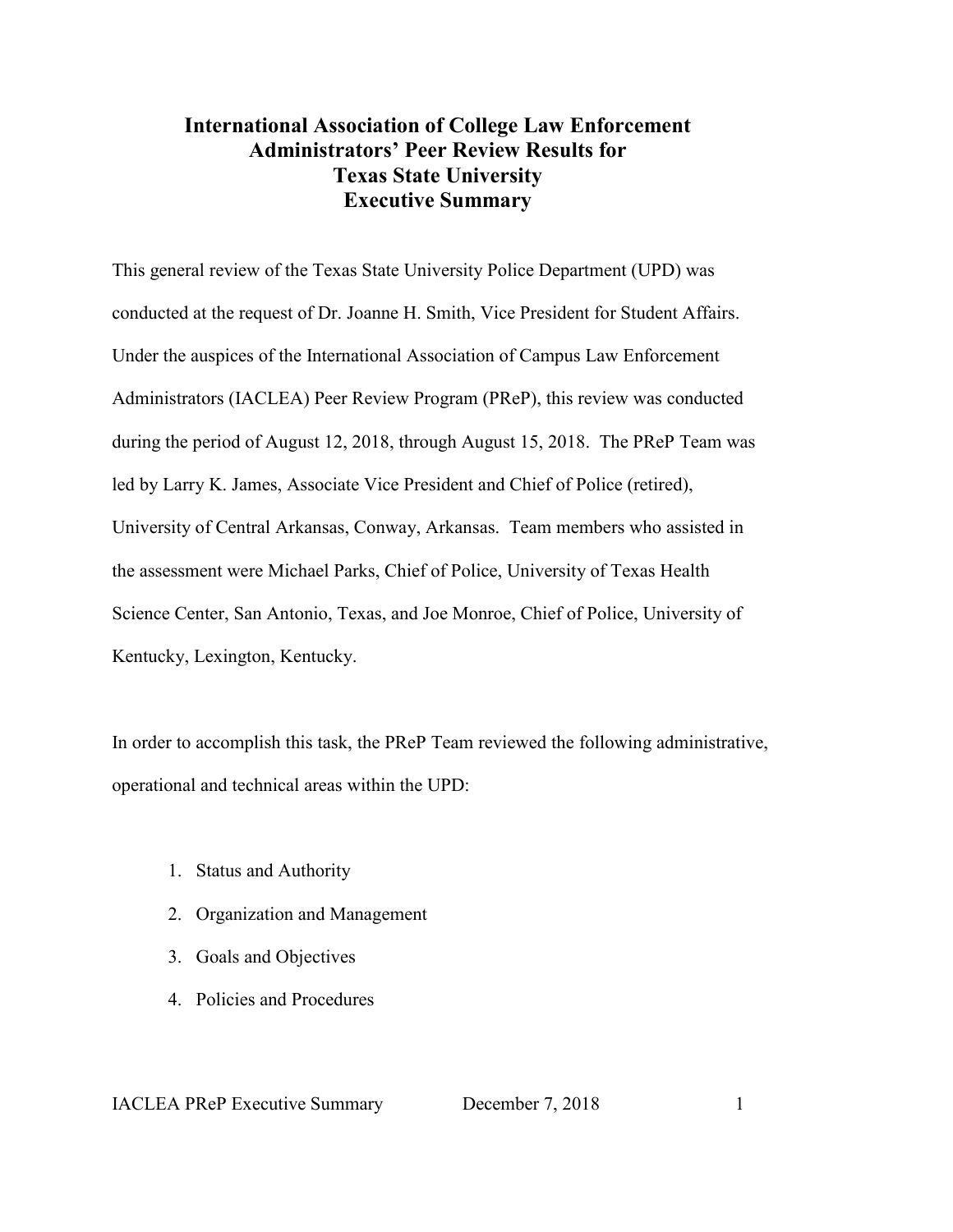- 5. Complaint Processing and Internal Discipline
- 6. Performance Evaluation
- 7. Recruitment and Selection
- 8. Training
- 9. Records Systems
- 10. Operations and Enforcement
- 11. Property and Evidence
- 12. Equipment
- 13. Communications and Dispatching
- 14. Parking and Traffic Services
- 15. Community Interaction
- 16. Crime Prevention and Physical Security
- 17. Space and Facilities
- 18. Clery Act Compliance
- 19. Emergency Operations Planning and Special Events

The charge from Vice President Smith was to conduct a general assessment of the UPD in order to make recommendations in the areas of community support and engagement, organizational development and departmental climate, and alignment of UPD within the institution's reporting structure. Further, the PReP Team was asked to provide management recommendations that will assist the incoming new UPD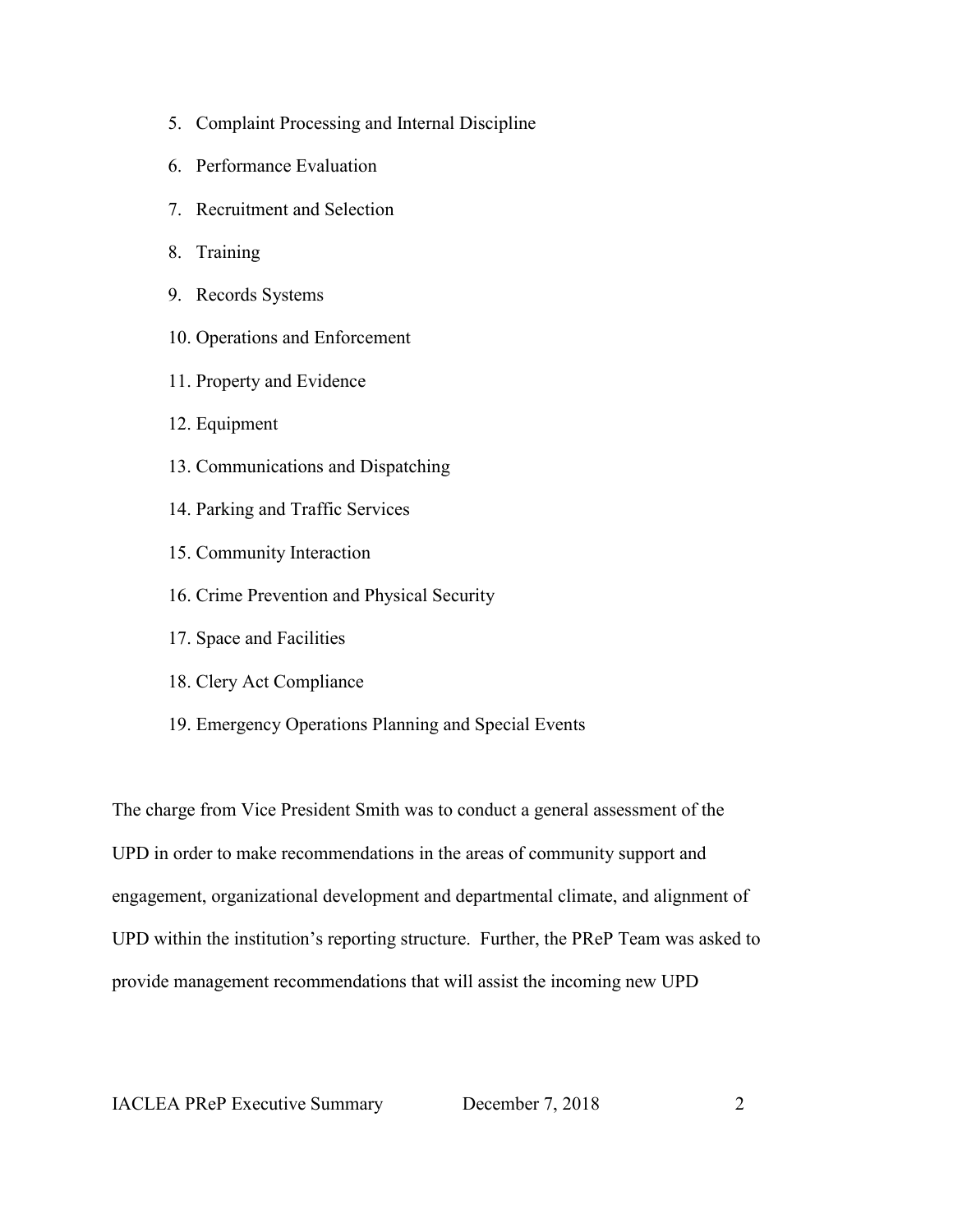leadership team when appointed and prepare the department for engagement in the IACLEA and/or Texas accreditation process.

## **I. Methods**

The following methods and techniques were used in gathering and evaluating information relevant to the UPD. The documentation that was reviewed by the PReP Team included:

### Prior to Campus Visit

- Campus maps
- General campus demographic information
- Texas State University Catalog
- Texas State University Student Handbook
- Texas State University administrative organization charts
- Texas State University and UPD websites
- UPD organizational chart (May 2018)
- Annual Report, University Police, 2017-2018
- Campus Watch Brochure 2017 (Clery Annual Security Report)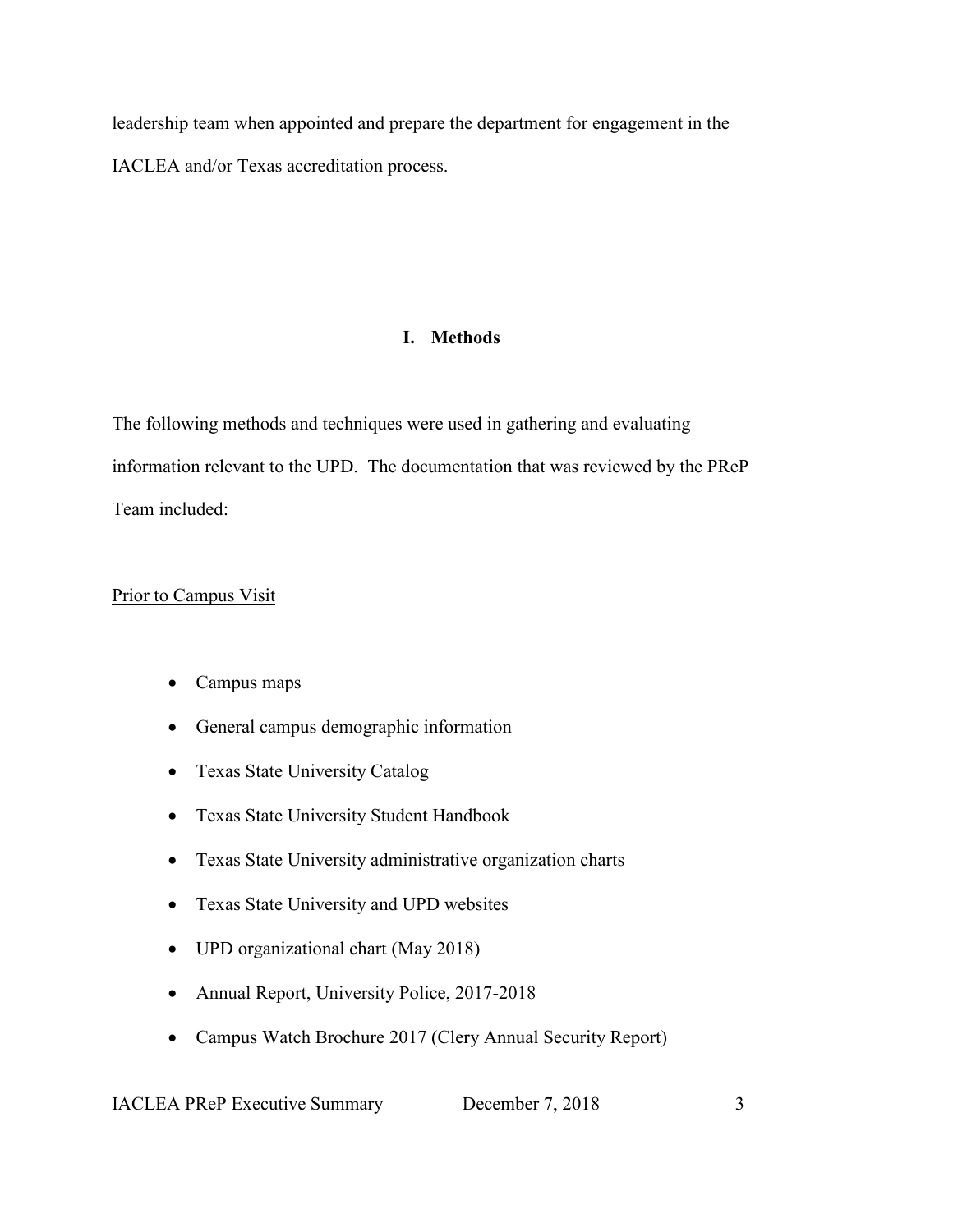- Campus Watch Brochure 2018 Draft (Clery Annual Security Report)
- Clery Crime Statistics for 2015, 2016, and 2017
- UPD Policy Manual
- MOUs for police operations (Hays County, San Marcos, and Round Rock)
- MOUs, Inter-Local Agreements with outside agencies for services
- Inter-Local Agreement with District Attorney on asset forfeiture
- Interdepartmental Agreement with District Attorney for Brady Rule
- Work Schedules for UPD staff
- UPD Training Request Form
- UPD Staffing (by positions authorized and filled)
- UPD Roster of Employees by title (August 8, 2018)
- UPD Budget
- Job Descriptions for all UPD positions
- Performance Evaluation Form
- Texas State Emergency Management Website
- UPD Internal Climate Survey (July 26, 2018)

# During the Campus Visit

- 2018 UPD Goals and Objectives
- Updated UPD Policies and Procedures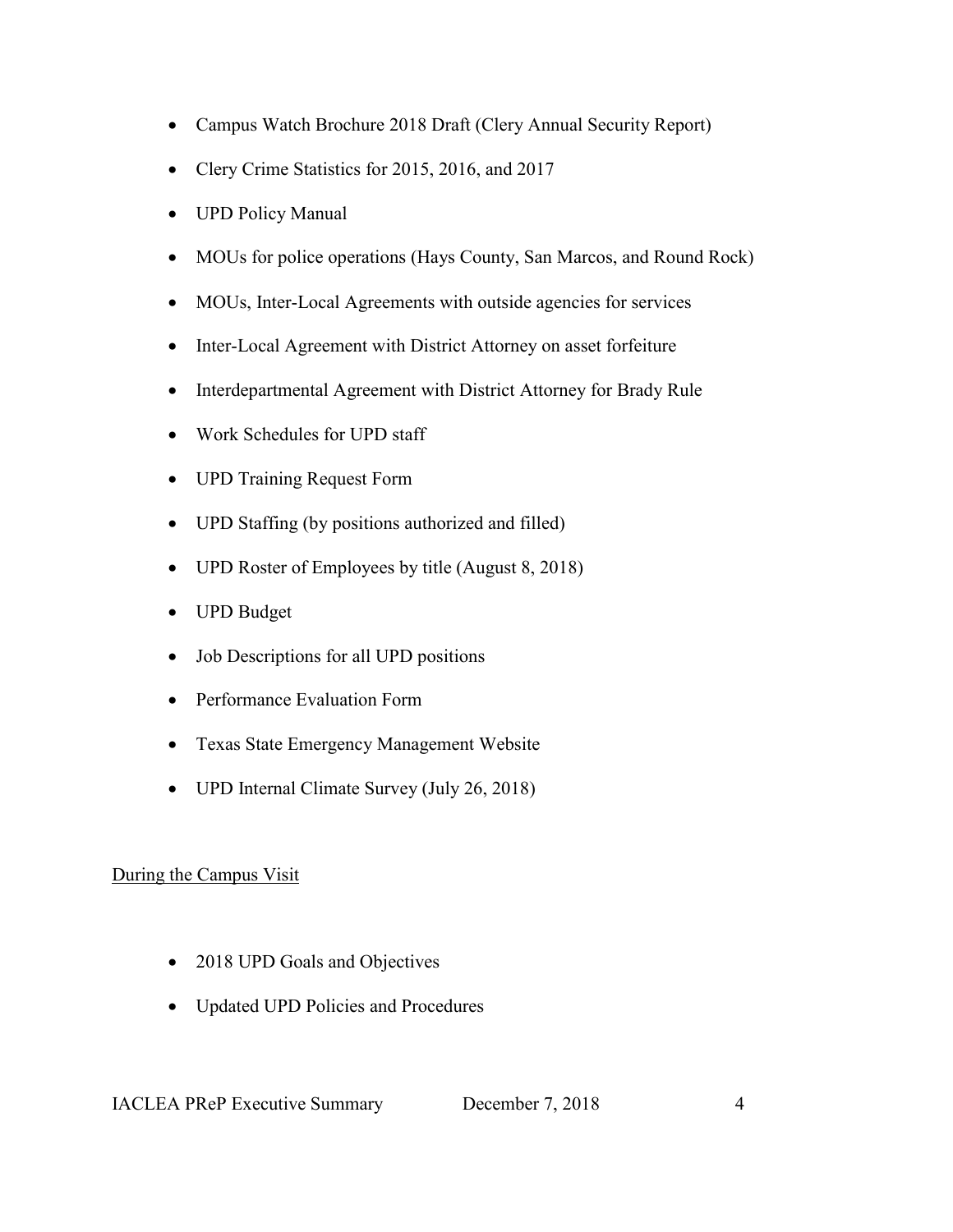During the on-site visit to the campus, members of the PREP Team familiarized themselves with the campus property and conducted open-ended interviews with persons involved in the day-to-day activities of the institution. Among these were:

- President of the University
- Vice President for Student Affairs
- Vice President for Finance and Support Services
- Provost and Vice President for Academic Affairs
- Vice President for University Advancement
- Vice President for Information Technology
- Director, Department of Athletics
- Special Assistant to the President
- Associate Vice President for Student Affairs and Dean of Students
- Associate Dean of Students
- Assistant Dean of Students
- Associate Vice President, Finance and Support Services
- Director, Facilities Management
- Director, Transportation Services
- Associate Director, Parking Services
- Director, Retention Management and Planning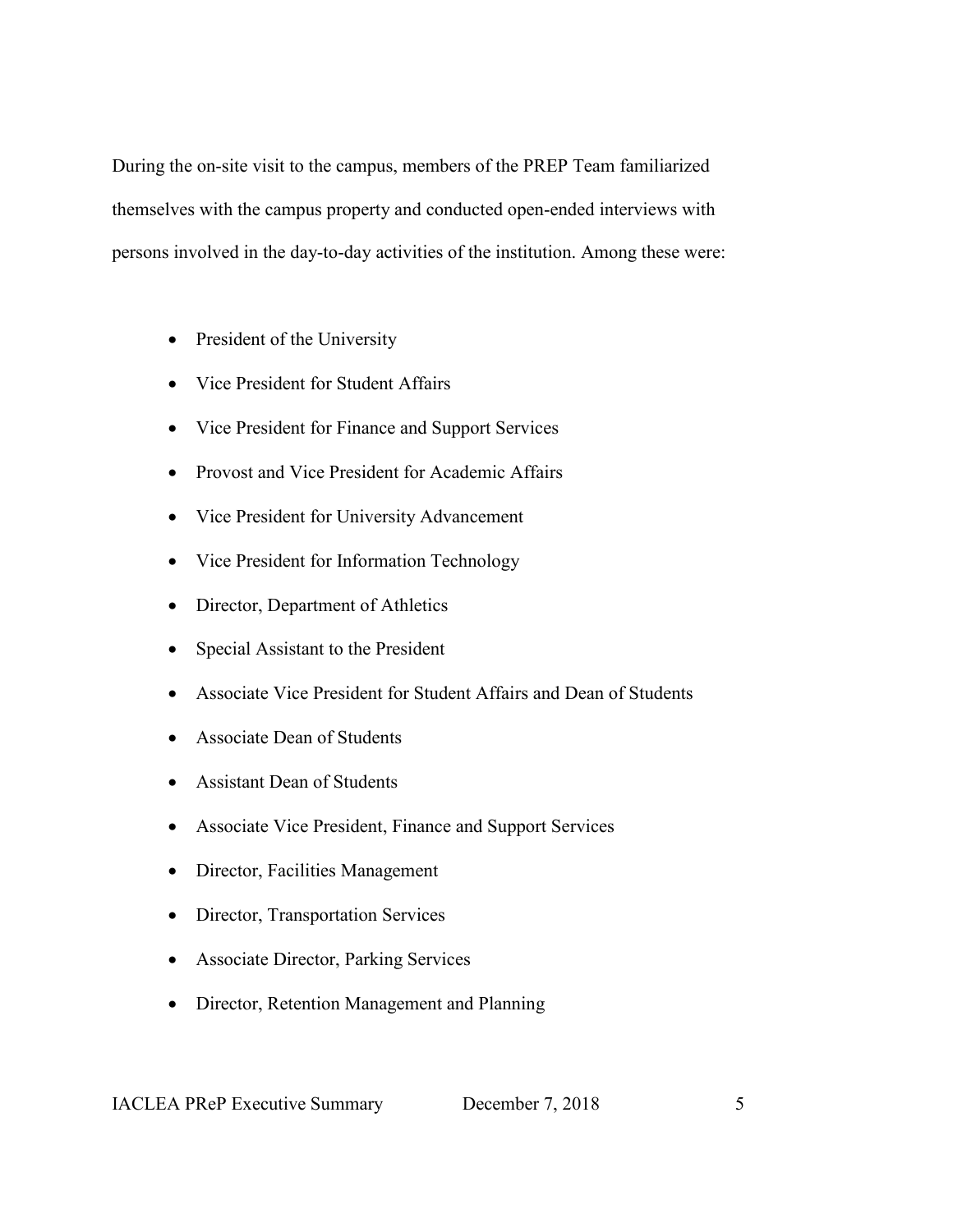- Assistant Vice President and Director, Student Diversity and Inclusion
- Director, Counseling Center
- Director, Career Services
- Director, Student Health Center
- Interim Director, Disability Services
- Public Information Specialist
- Director, University News Service
- Director, University Marketing
- Assistant Director, University Marketing
- Alliance representatives
- Coalition of Black Faculty and Staff representatives
- Hispanic Policy Network representatives
- Associate General Counsel, The Texas State University System
- Assistant Vice President, Human Resources
- Supervisor, System Services
- Systems Support Analyst
- IT Security representative
- Manager, Employee Relations
- Faculty Senate representatives
- Staff Council representatives
- Student Government representatives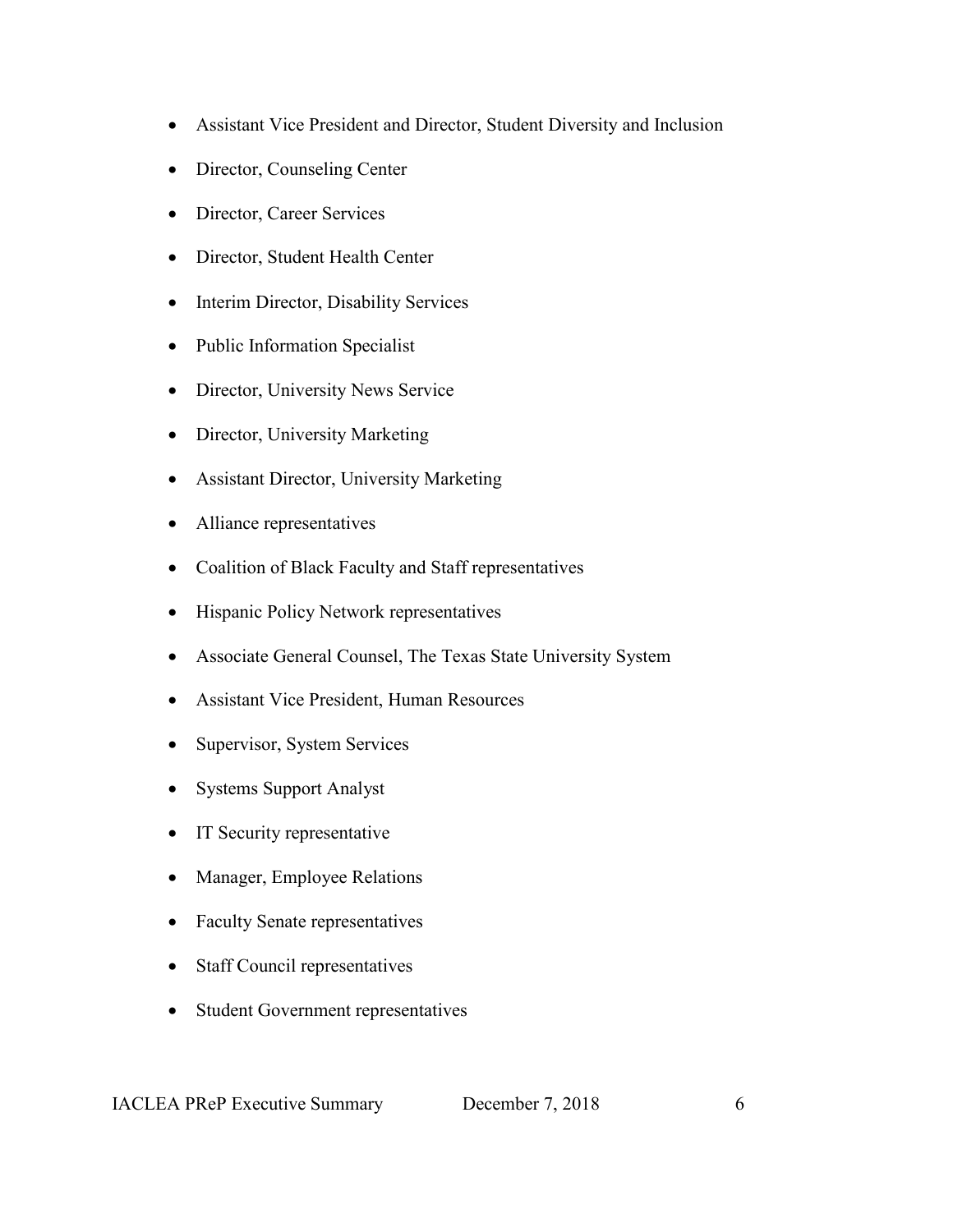- Assistant Chief of Police, San Marcos Police Department
- Chief, San Marcos Fire Department
- Interim Chief of Police, UPD
- Assistant Chief, UPD
- Police Captain, UPD
- Cross-section of Police Sergeants and Police Officers, UPD
- Cross-section of Civilian Managers, Assistants, and Staff, UPD
- Security Officers, UPD
- Student Workers, UPD

All members of the Texas State campus community and UPD who were interviewed were extremely candid, engaged, and helpful in all aspects of the review.

### **II. Institution and Agency Description**

#### Texas State University

Texas State's 38,661 students choose from 97 bachelor's, 93 master's and 14 doctoral degree programs offered by the following colleges: Applied Arts, McCoy College of Business Administration, Education, Fine Arts and Communication, Health Professions, Liberal Arts, Science and Engineering, University College and The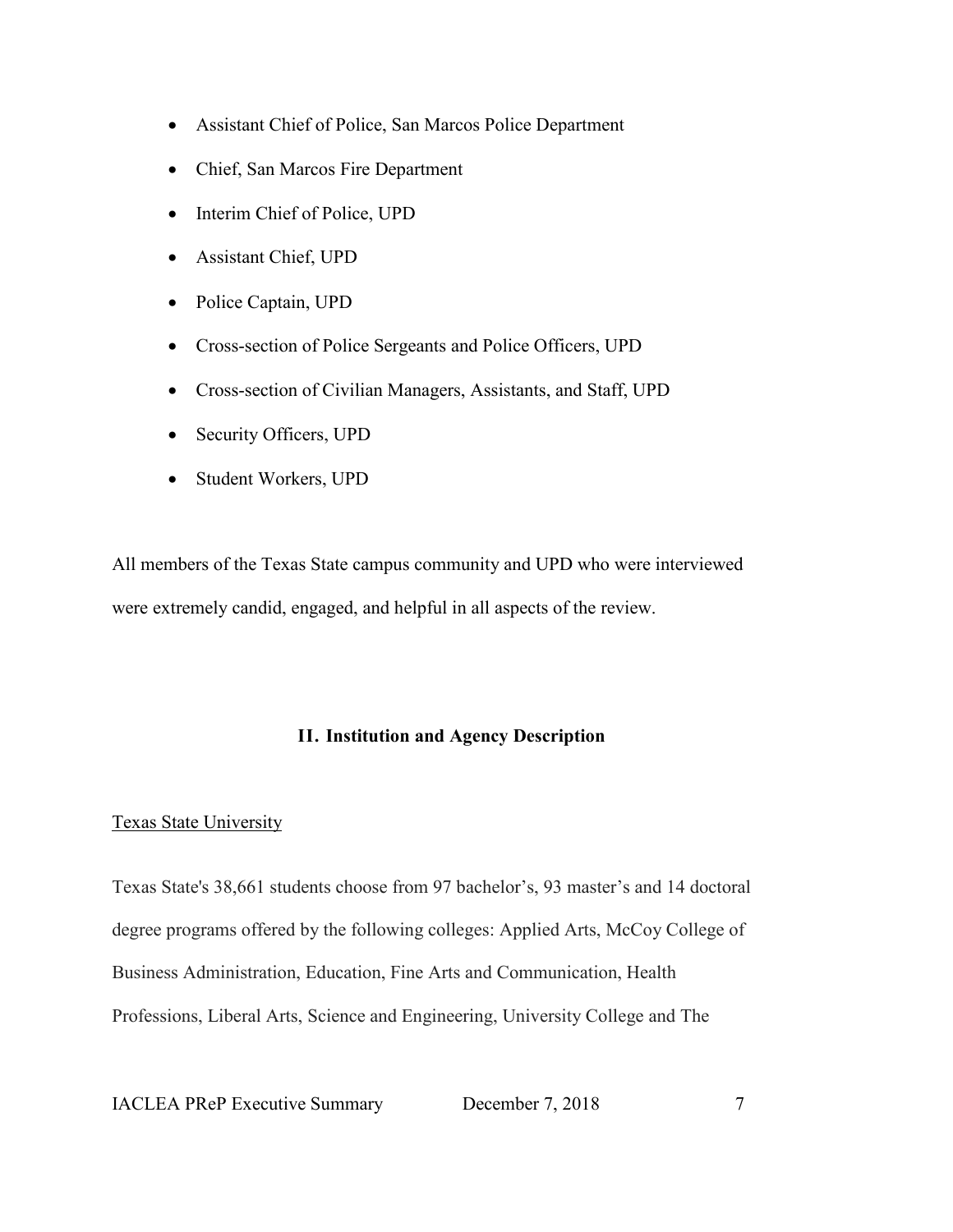Graduate College. As an Emerging Research University, Texas State offers opportunities for discovery and innovation to faculty and students.

Our students come from around the globe, and our student body is diverse. Fifty-two percent of Texas State students are ethnic minorities. Texas State ranks 14th in the nation for total bachelor's degrees awarded to Hispanic students.

Texas State University is accredited by the Southern Association of Colleges and Schools Commission on Colleges to award baccalaureate, masters, and doctoral degrees.

Established in 1899, Texas State's San Marcos campus is located in a growing community of 60,000 people in the Austin Metropolitan Area. Located in the Texas Hill Country, where black land prairies roll into beautiful hills, Texas State enjoys a setting that is unique among Texas universities.

The beauty of the crystal-clear San Marcos River and the stately cypress and oak trees on the campus add to the charm of the university's picturesque setting. Its location on the banks of the San Marcos River provides recreational activities for students throughout the year.

The Texas State [Round Rock Campus](http://www.rrc.txstate.edu/) is located north of Austin. Students there can take upper-level courses leading to bachelor's, master's, and doctoral degrees. Students who complete their degree requirements at the Round Rock Campus earn their degrees from Texas State University.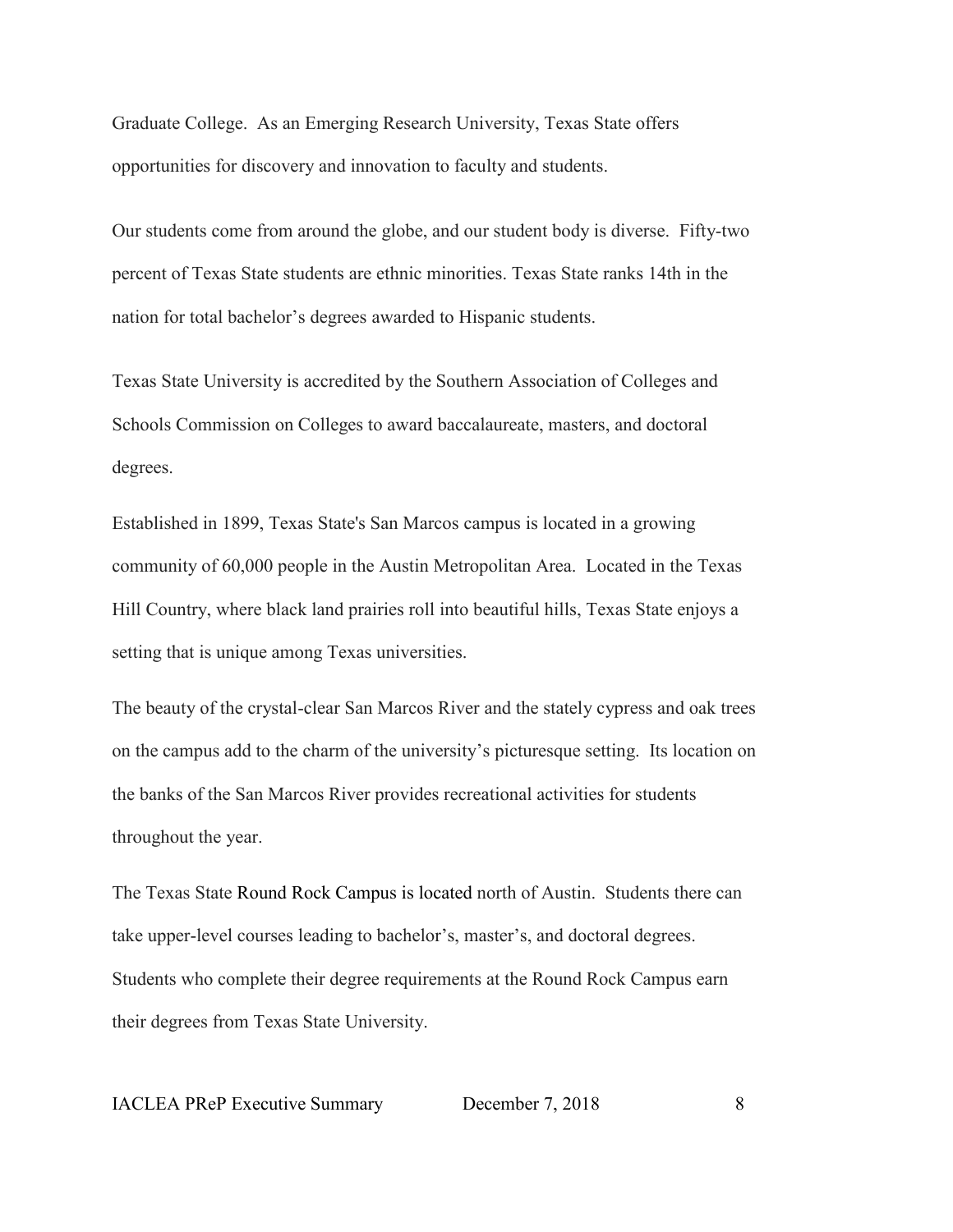The University employs over 3,650 full-time and 660 part-time faculty and staff, and houses 7,100 students in 23 residence halls. The university comprises 266 academic and administrative buildings and 13,007 parking spaces on a total of 4,610 acres.

#### Texas State University Police Department

Texas State University Police Department (UPD) is a sworn and armed law enforcement organization that provides law enforcement and security services for Texas State University. UPD police officers are empowered by Texas Higher Education Code, Title 3, Subchapter E, §51.203. The UPD provides for the safety and security of persons and facilities on the main campus and the Round Rock campus.

UPD is authorized a total of 41 sworn officers, 8.5 security officers, 6 public safety dispatchers, 12 administrative and management civilian staff, 1 police cadet, and 42 student worker positions. The department is organized by functional subdivisions which include the Office of the Chief of Police, Operations (managed by a Captain), Support Services (managed by a Captain), and Emergency Management (managed by a civilian Assistant Police Director).

Functions included within UPD include police operations, emergency management, police communications, access services, Clery compliance, and fleet management.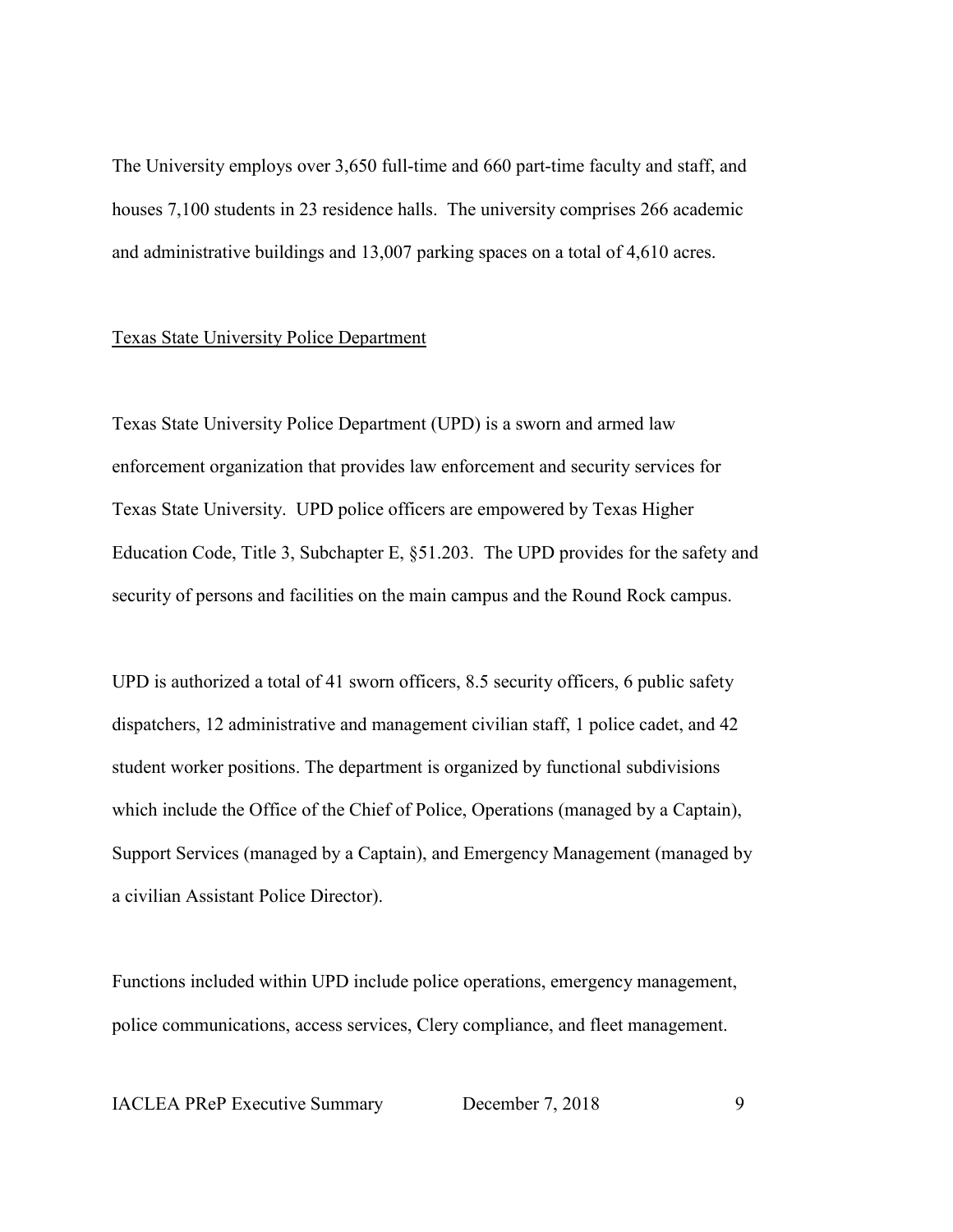#### **III. General Observations**

The goal of the PReP Team through this assessment is to review current practices, gather community feedback, and identify areas for improvement to ultimately aid the Texas State University and UPD in developing a state-of-the-art university police department. Although the PReP Team conducted a thorough evaluation of the review criteria, each person reviewing this report must remember that observations, findings, and recommendations are based on a "small window" in the history of the department.

The PReP Team recognizes that implementation of the recommendations outlined herein will not be easy. It will take time and effort, as well as support from all segments of the university community. Such an effort is critical to the overall safety of the campus and the self-respect of officers and staff charged with the protection and safety of the Texas State University community.

The public safety challenges in today's environment, as well as the civil liability risks attendant to those challenges, require that university law enforcement agencies be organized and operated in accordance with established and recognized professional standards. Failure to do so invites not only community dissatisfaction, but also the real potential for civil liability. This liability could include areas such as negligent hiring,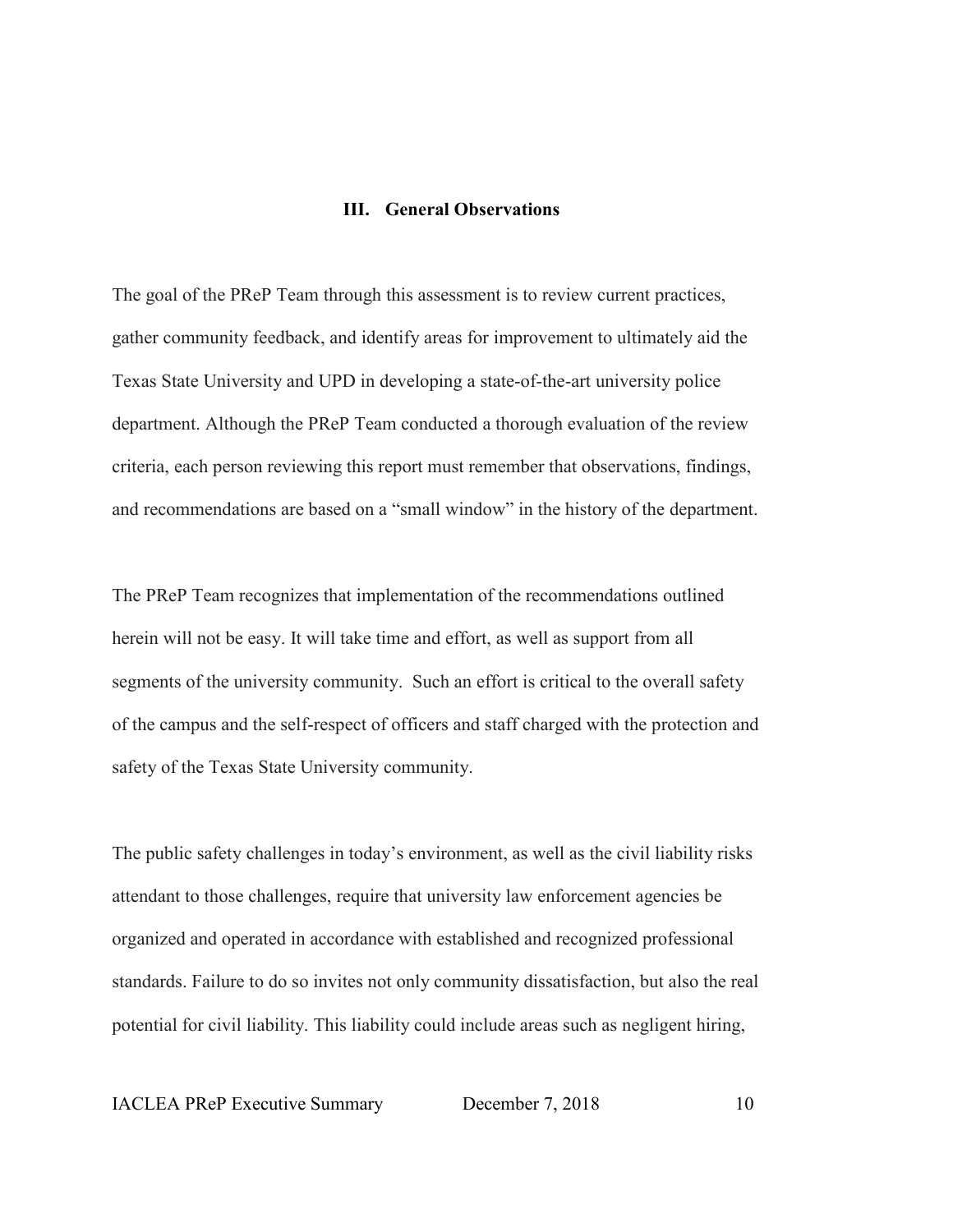failure to train, failure to direct, negligent entrustment, negligent retention, negligent supervision, failure to protect, non-compliance with federal and state laws, and others. Colleges and universities across the country have been deemed responsible for such breaches and have incurred losses, both financially and to their reputations.

The University community has the right to expect that their security is reasonably and effectively protected within the campus environment. The modern university campus is no longer the safe haven that it was for centuries but rather a reflection of the society in which we live. The role of campus law enforcement and security on the university campus must address these unfortunate circumstances and meet the challenge. It was clear to the PReP Team that the Texas State University administration recognizes the importance of overall public safety to the campus community. The decision to have the department reviewed by an outside assessment team will provide valuable information and assist Texas State University officials in reaching and maintaining the desired level of professionalism, responsiveness, and capability within their Police Department.

Prior to arrival of the PReP Team, Dr. Joanne Smith, Vice President for Student Affairs, and her executive assistant, Lora Ann Chafin, were designated to serve as the PReP coordinators for the purpose of preparing for the on-site assessment. Dr. Smith and Ms. Chafin responded effectively in a timely manner to all requests made by the PReP Team. They also worked closely with campus constituents to prepare a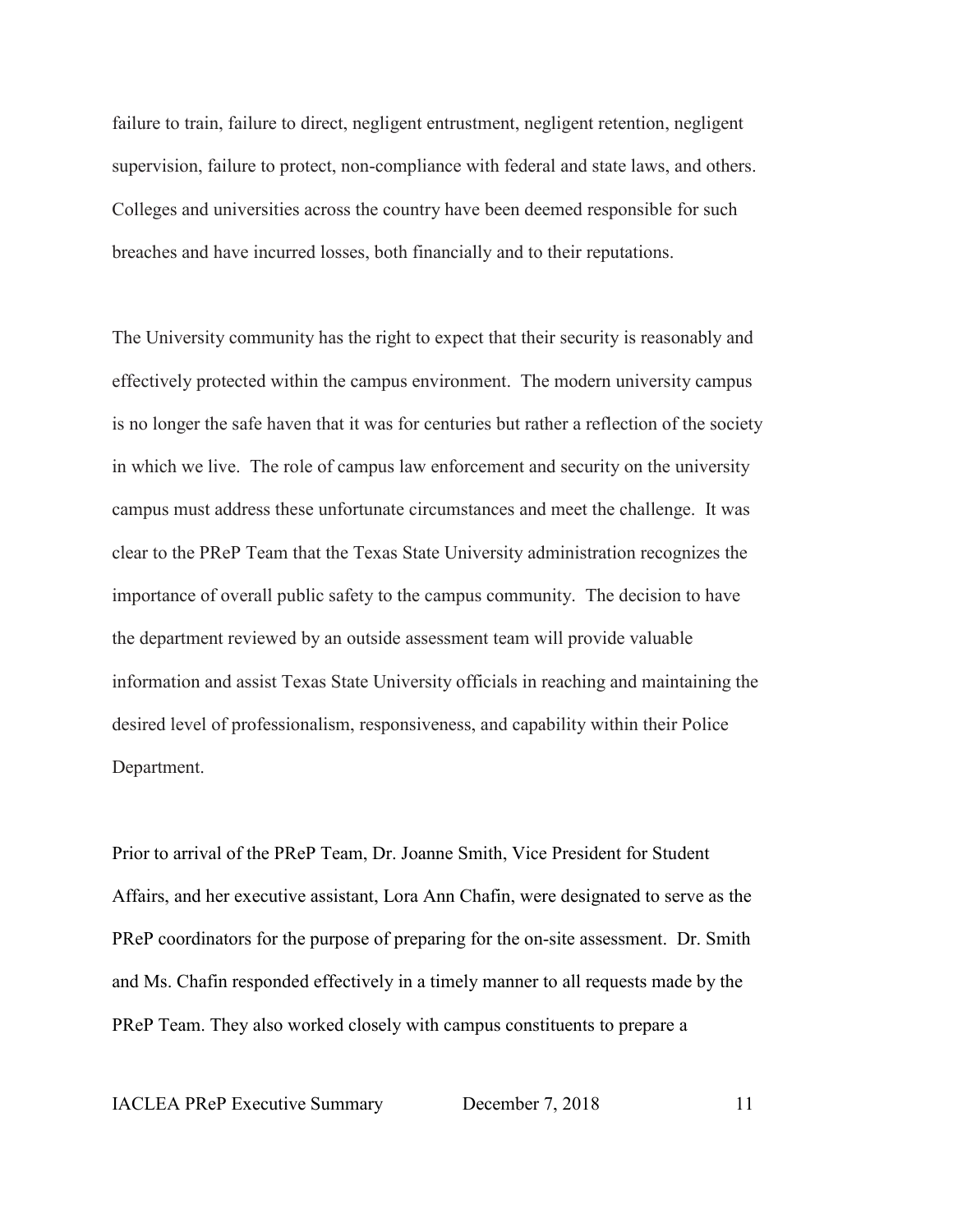comprehensive schedule of interviews and to ensure that the PReP Team was able to meet with key officials, university executives, administrators, faculty, staff, students, and UPD personnel. This front-end planning led to a very effective and efficient use of the PReP Team's time and resources - as well as a comprehensive understanding of issues presented during the visit. The PReP Team extends its appreciation to Dr. Smith and Ms. Chafin for their time, energy, and thoughtful consideration so clearly evident in their preparation for the site visit. It is indeed apparent that Texas State University considered the PReP assessment to be an important process to ensuring the highest level of safety and security on their campus.

Administrators, faculty, staff and students were forthcoming, engaged and candid in their responses to interview questions posed by the PReP Team. All of the constituents interviewed by the PReP Team appeared genuinely proud of their institution, supportive of improving and enhancing their police department, and interested in issues regarding safety and security.

The following general observations were made by the PReP Team during the on-site visit through the many interviews with executives, administrators, faculty, staff, students, and UPD staff:

1. The UPD enjoys strong support throughout the campus community. The PReP Team found the UPD to be largely accepted and appreciated as part of the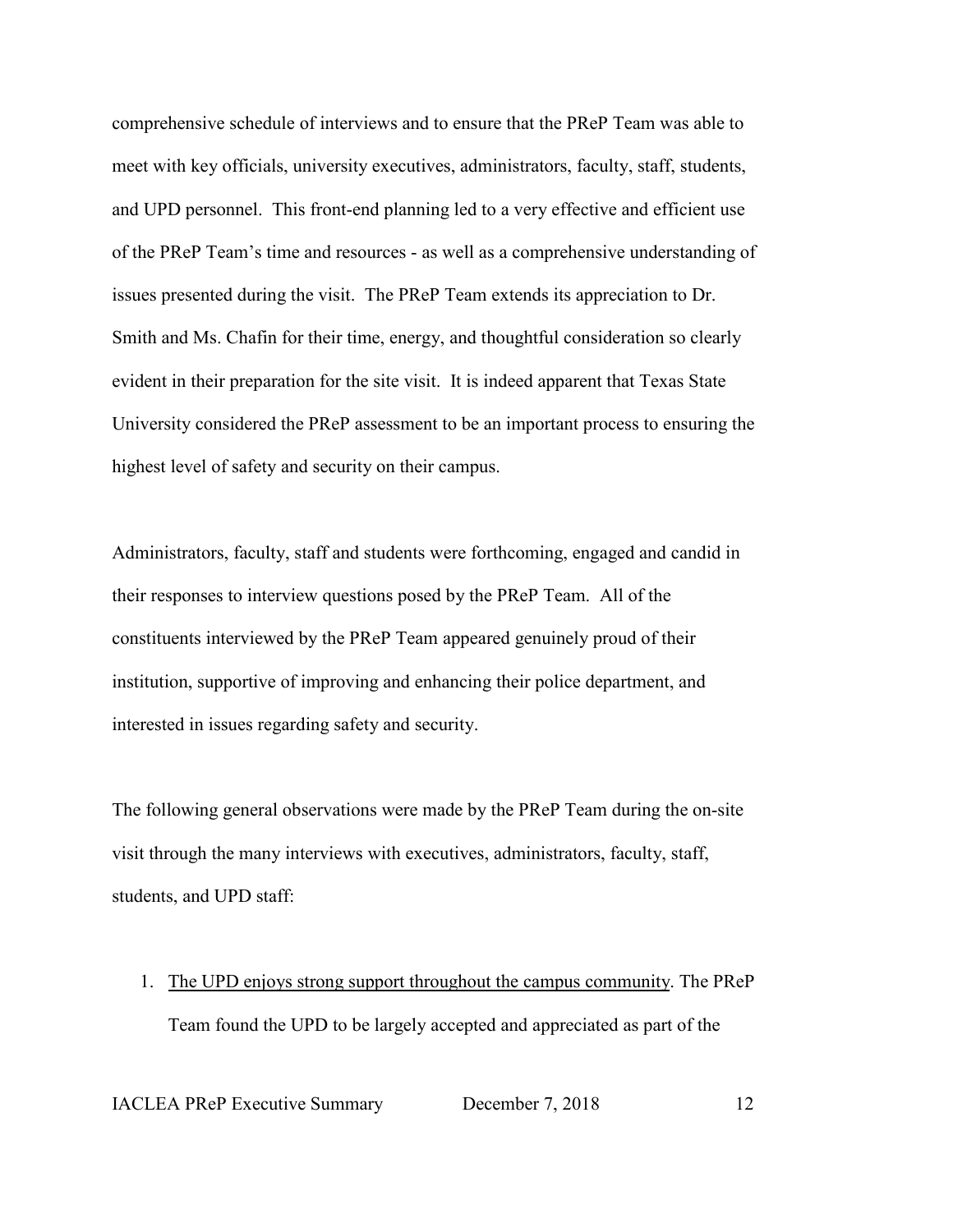campus community. It is clear that the vast majority of the public view the department positively as a supportive entity rather than an oppressive and unwelcome authority presence on campus. Thus, it is easy to understand why the University community overwhelmingly voiced their desire to see more police on the campus and on foot and interacting with constituents, rather than in police cars cruising around the campus. The officers respond to calls for service in a timely fashion and they deliver services in a professional, knowledgeable, and helpful fashion. When asked to respond to the question "What do you think of the Police Department?" the PReP Team was told:

- "I love our Police Department."
- "Our officers care about our community."
- "As a student I feel safe because of our police."
- "I am a big fan of the Police Department."
- "The police are always respectful of us."
- "Our officers are professional, caring, and courageous."
- "The police are very good at de-escalating situations and are respectful of all parties."
- The police officers are extremely sensitive and caring when dealing with mental health emergencies."
- "Our police are engaged in the community and are incredibly accessible.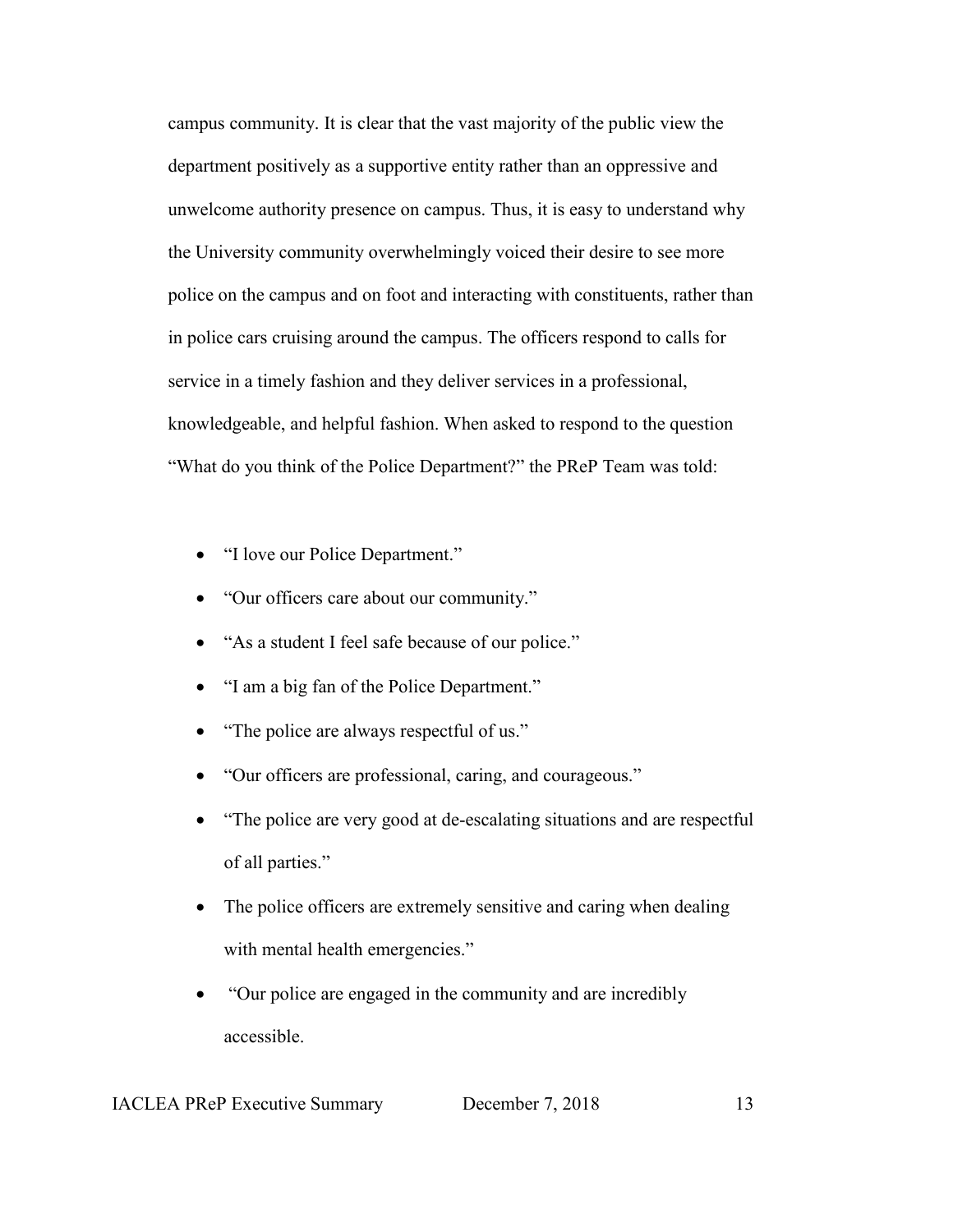- "I can't think of any negative issues."
- "The police on our campus are not over-reactive and are very supportive."
- "We would all like to see more police on campus."
- "I am a big fan of the citizen police academy and encourage my friends to take part."

The PReP Team did hear of a level of distrust and fear of the police from some in the minority community, precipitated in large part by the perceived mishandling of a recent protest and sit-in. The lack of communication from the University and UPD on specific actions during the incident that led to arrests of several students only served to deepen and ingrain the feelings. Some student groups perceive the surroundings on campus as unsafe and unwelcome. Students and representatives from the minority community also gave examples of disparate treatment and profiling over the years. An opportunity exists with the incoming police leadership to devote immediate attention to opening communication and improving relationships through outreach, communication, participation, and collaboration with all affinity groups. (Refer to Section 15)

2. The philosophy of community-oriented policing has not been fully adopted within the UPD. The PReP Team found the officers and staff to be professional, competent, responsive, and effective in their delivery of police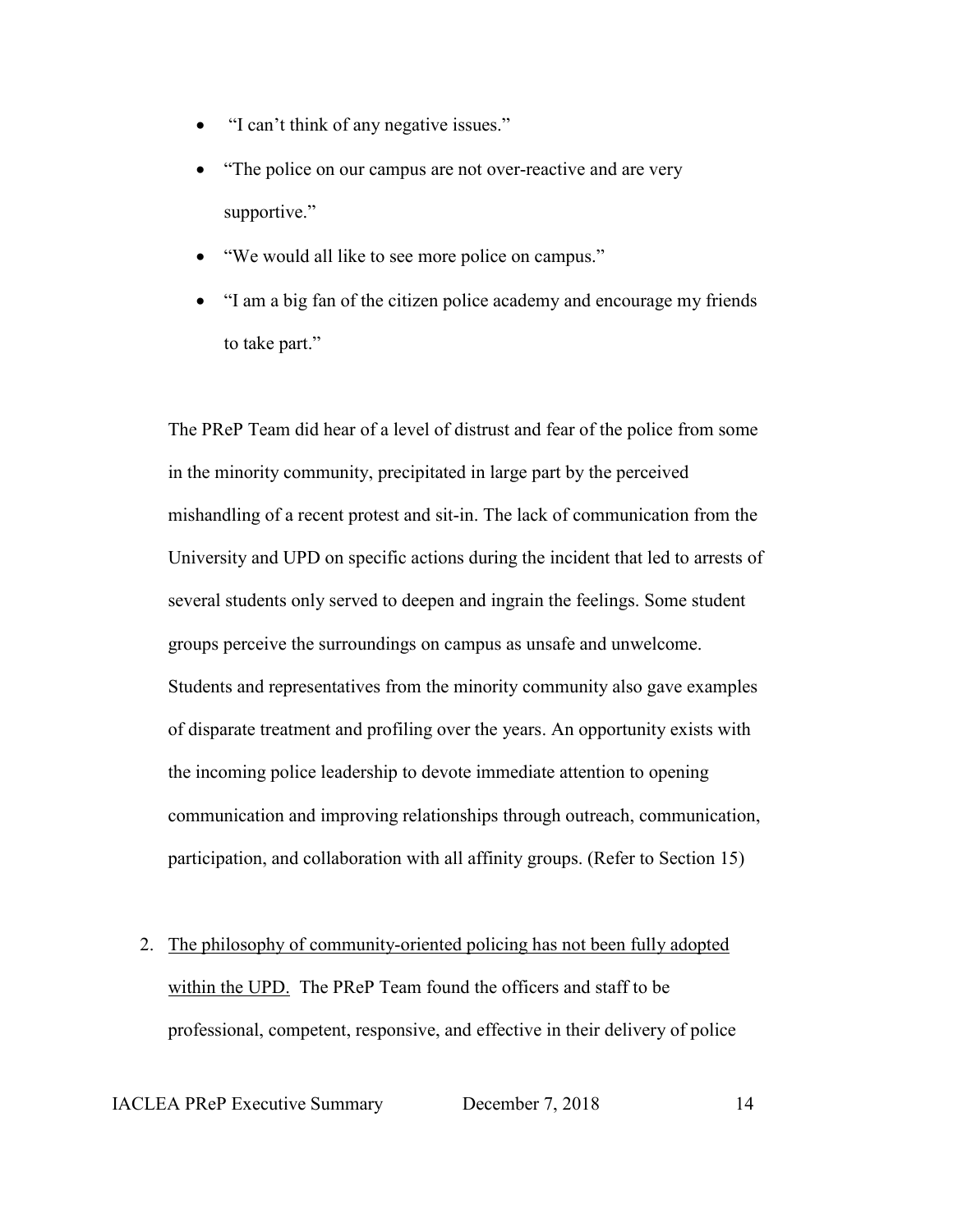services, proud of their duty and purpose, and committed to serving their community. Some officers and staff interviewed revealed that community policing, student contacts, and working with the university community were the most rewarding aspects of their job. Yet, The PReP Team, through observation and internal and external interviews, found UPD to be perceived as predominantly reactive in its delivery of services to the community rather than proactive in its approach to campus safety and security. The community support enjoyed by UPD will ultimately be related, in large part, to the effectiveness of the partnerships, engagement, and activities that exist between UPD and its many constituencies both on and off the campus. While the PReP Team found a number of examples of community outreach and engagement, it is apparent that most activities are conducted by a small number of UPD staff. Many of the UPD staff interviewed related that officers have been allowed to determine the degree of their involvement in outreach activity and some avoid any responsibility for advancing community engagement.

3. The PReP Team found a lack of purpose within the UPD largely attributable to inconsistent leadership, direction, control, planning, and organization. While community support for the police is high and expectations of UPD were clear to the PReP Team, turnover in UPD leadership over the last several years has led to management and operational ineffectiveness and inefficiency and lack of accountability within the chain-of-command. A clear direction for the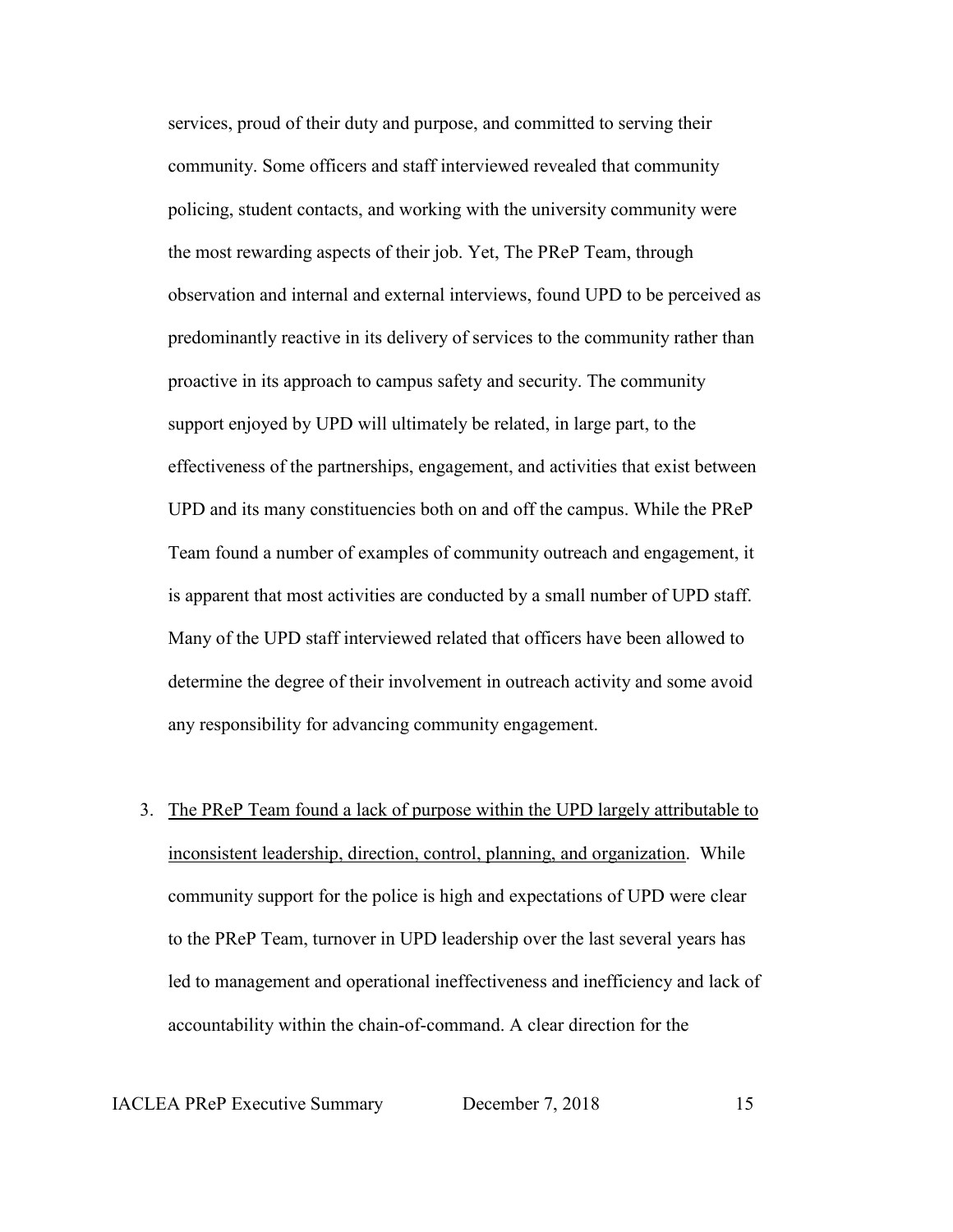department has not been established and communicated to department employees and to the University community. Within UPD there is little strategic and operational guidance and planning; inadequate focus on policing within a university environment, unclear expectations of staff, lack of training in key support services functions, insufficient critical incident first-responder planning and exercising, and little is understood about the UPD mission.

4. The PReP Team found that many operational and administrative policies and procedures that guide the behavior, actions, and expectation of UPD employees were out of date and that employees often are unaware of and not held accountable to departmental directives. There has been an effort recently by the interim police chief to update the policies and procedures but the PReP Team found that officers and employees are not being properly trained on them. Policies clearly communicate the philosophies, principles and attitudes of management toward operational objectives and set the limits of discretion. Whenever policy is not provided to department members in writing there can be little accountability assigned to personnel in the proper discharge of their duties and responsibilities. Moreover, policy is critical to protecting the department in legal suits brought by acts or omissions of members and guides supervisors and managers in making fair and just evaluations of personnel performance through clearly communicated standards.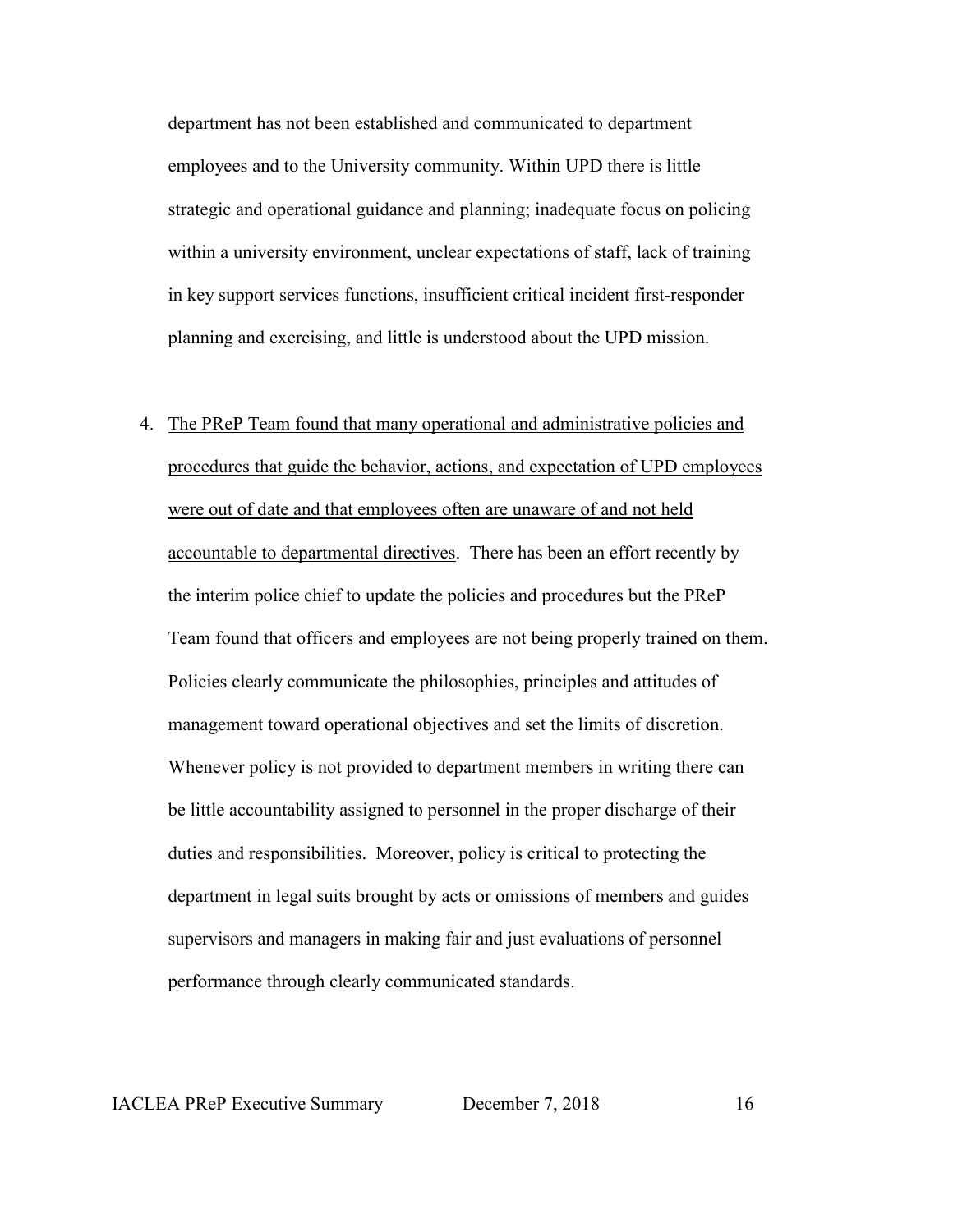- 5. The PReP Team found that UPD leadership has not actively and purposely engaged or communicated with many of the constituent groups on campus. Those in UPD leadership positions are not widely known by most administrators, staff and students and this has led to concern and frustration among many who were interviewed within nearly all constituent groups. Many who were interviewed mentioned the absence of UPD leadership participation in community events, faculty and staff organization venues, student government, and stakeholder departments and committees. Of particular importance is that there is a perception among some that UPD leadership does not participate in meetings and committees relating to, for example, critical initiatives such as emergency preparedness and response planning, incident command, behavioral intervention, and special event planning.
- 6. The UPD lack sufficient personnel to provide the level of police service and community engagement desired for a sprawling, dynamic, and diverse university campus and residential population. Nearly all constituents interviewed across the campus and up and down the institution's chain-ofcommand voiced some level of concern about the relatively small number of police officers for such a large research and residential campus community. Most external constituents voiced that more police officers were needed to increase their visible presence on campus. The PReP Team spent time interviewing a cross-section of department members and found that staffing is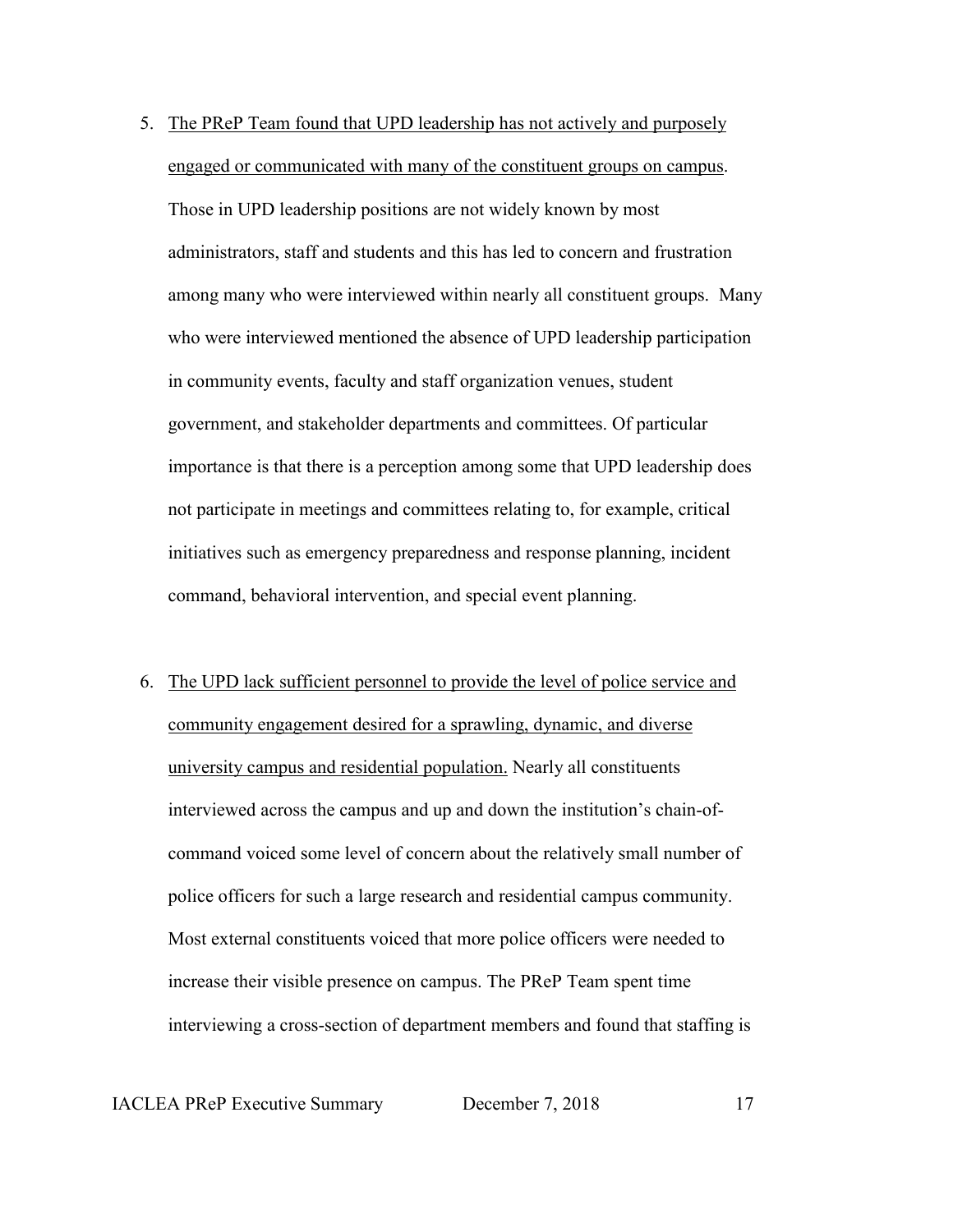indeed a serious concern in all functional subdivisions of the department including, but not limited to, patrol, communications, records, emergency management, access services and administrative services.

7. The PReP Team observed that in the backdrop of UPD's very professional public image, there exists a level of discontent within the rank and file that threatens to derail the progressive growth of the department. The PReP Team concluded from internal interviews that UPD sworn and non-sworn staff take pride in their jobs, want input into police department operations, and believe their work is significant and important to the campus community. The university community enjoys a high quality of life and low crime and disorder. Undoubtedly, the contributions of UPD and its high-quality workforce contribute to this environment. However, it is clear to the PReP Team that some internal disgruntlement has existed for many years. Internal morale and employee relations issues within the department are well documented in the "University Police Department Employee Survey" completed in July 2018 just preceding the PReP Team site visit. Rarely can an on-site review garner so much information about internal issues and perceptions within a department, even if a vast majority of staff are interviewed. The PReP Team reviewed this survey thoroughly, and found it to be a compelling insight as to the environment and culture within UPD and indicative of the urgent need to address the issues offered in this assessment.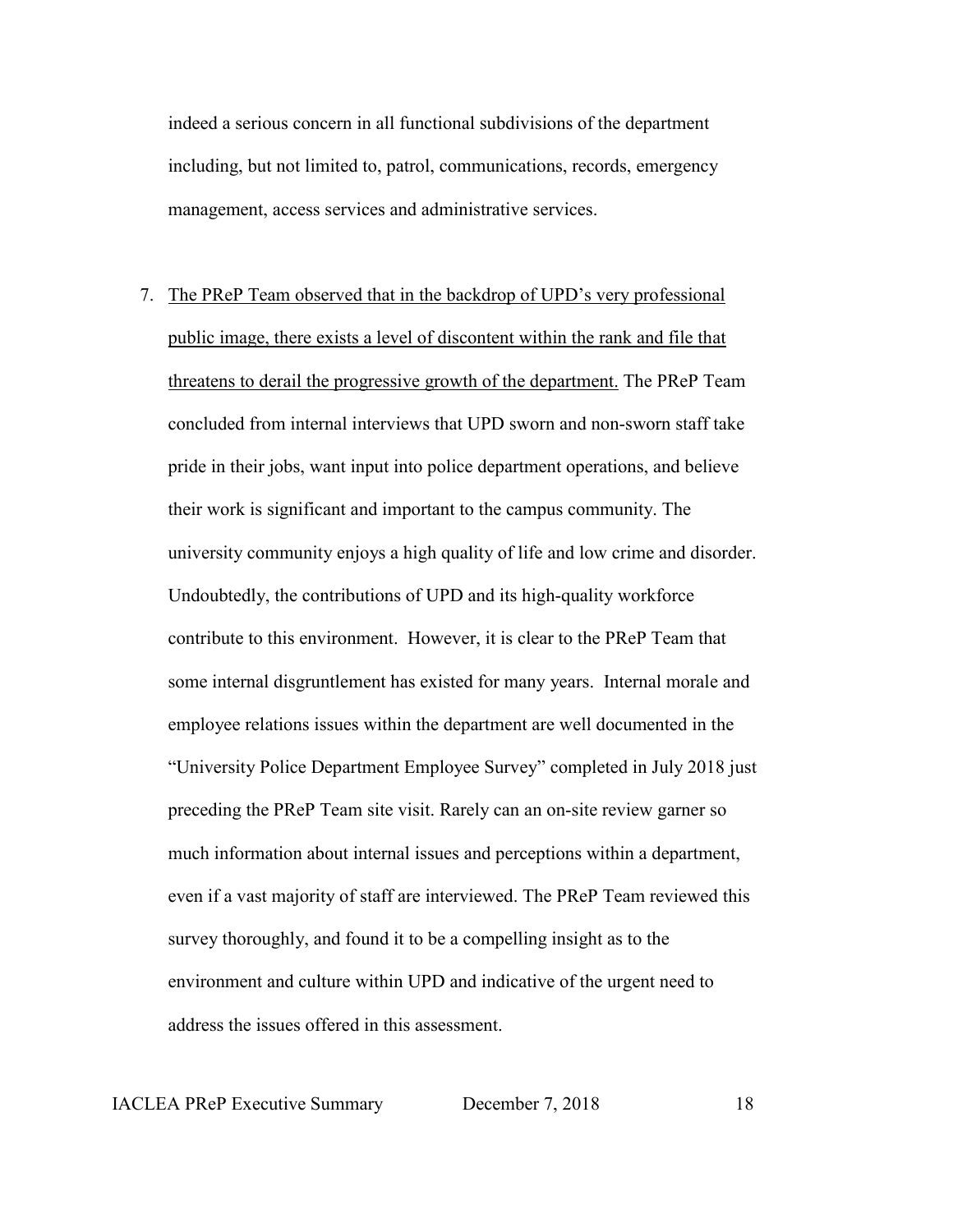8. UPD is seriously deficient in emergency management planning, operations, and response and in overall compliance. The PReP Team has given considerable attention to these areas of responsibility and have offered extensive recommendations that should be considered as a matter of the highest priority.

Although this report contains recommendations in 19 areas, five areas are a priority:

- Community Interaction
- Organization and Management
- Operations and Enforcement
- Clery Compliance
- Emergency Management

Immediate attention to these areas must be combined with an ongoing long-term commitment to continuous improvement if the department is to successfully enhance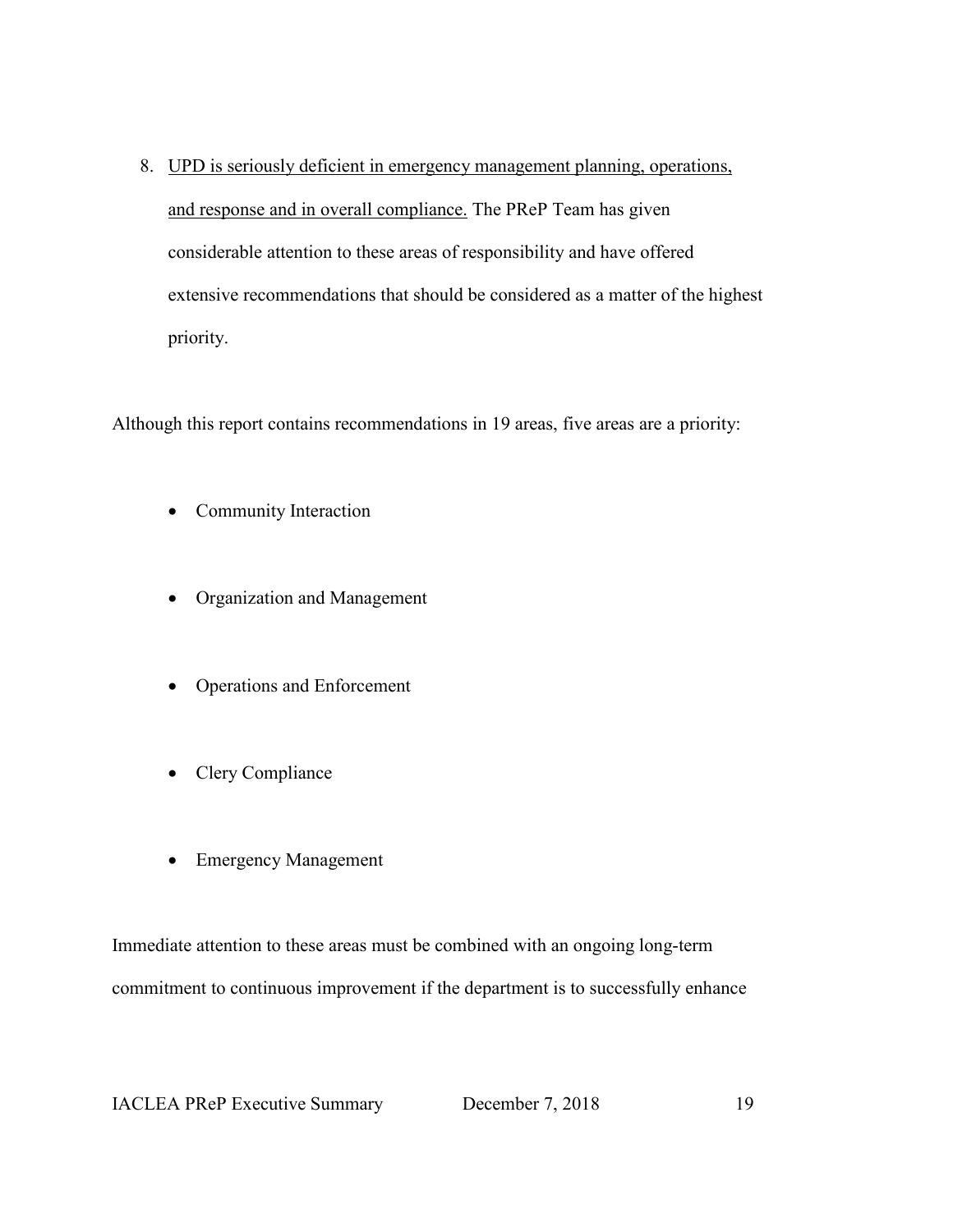its image and provide for a respectable internal climate. Over the short-term the following steps should be taken to strengthen the department's performance:

- Work with the university administration, advisory groups, campus safety and security committee, and various councils and senates to develop quantifiable goals reflecting community service priorities that are aggressive yet obtainable within available resources
- Develop strategic and operational plans to achieve these goals and to address campus crime, perception of crime, and safety issues.
- Establish systems to hold individuals and groups within the department accountable for achieving desired goals while also providing managers and supervisors with the authority and resources needed to be successful.
- Improve open consultation with campus community constituents on safety and security issues.
- Ensure the overall organizational structure of the police department, as well as the organization of individual units, facilitates efforts to achieve desired goals.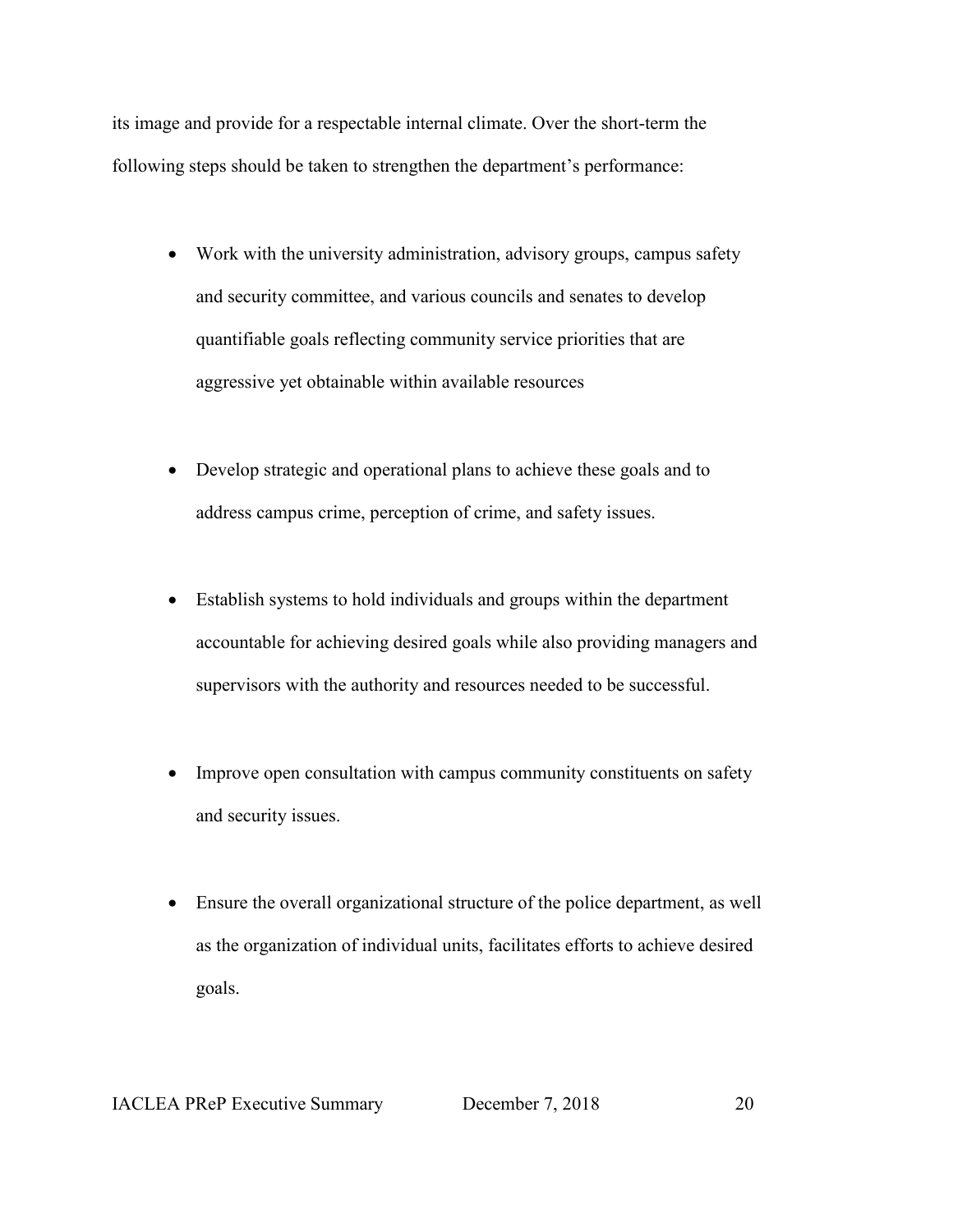- Establish a commitment to employing high quality personnel committed to working within the culture of a university environment.
- Provide ongoing training to build needed skills and expertise among staff at all levels within the police department with the recognition that each member of the department is a member of the university community.
- Develop approaches to building the management and leadership capacity needed to address the department's future needs.
- Eliminate barriers to efficient and effective operations.
- Revamp and/or implement policies and procedures to reflect the police department's management and operational values within a campus community.

The PReP Team believes the University and UPD can be successful in addressing the above steps if:

• the institution places high priority in the search for a police chief with exceptional credentials in university law enforcement and management and who is trusted and supported by key university leadership;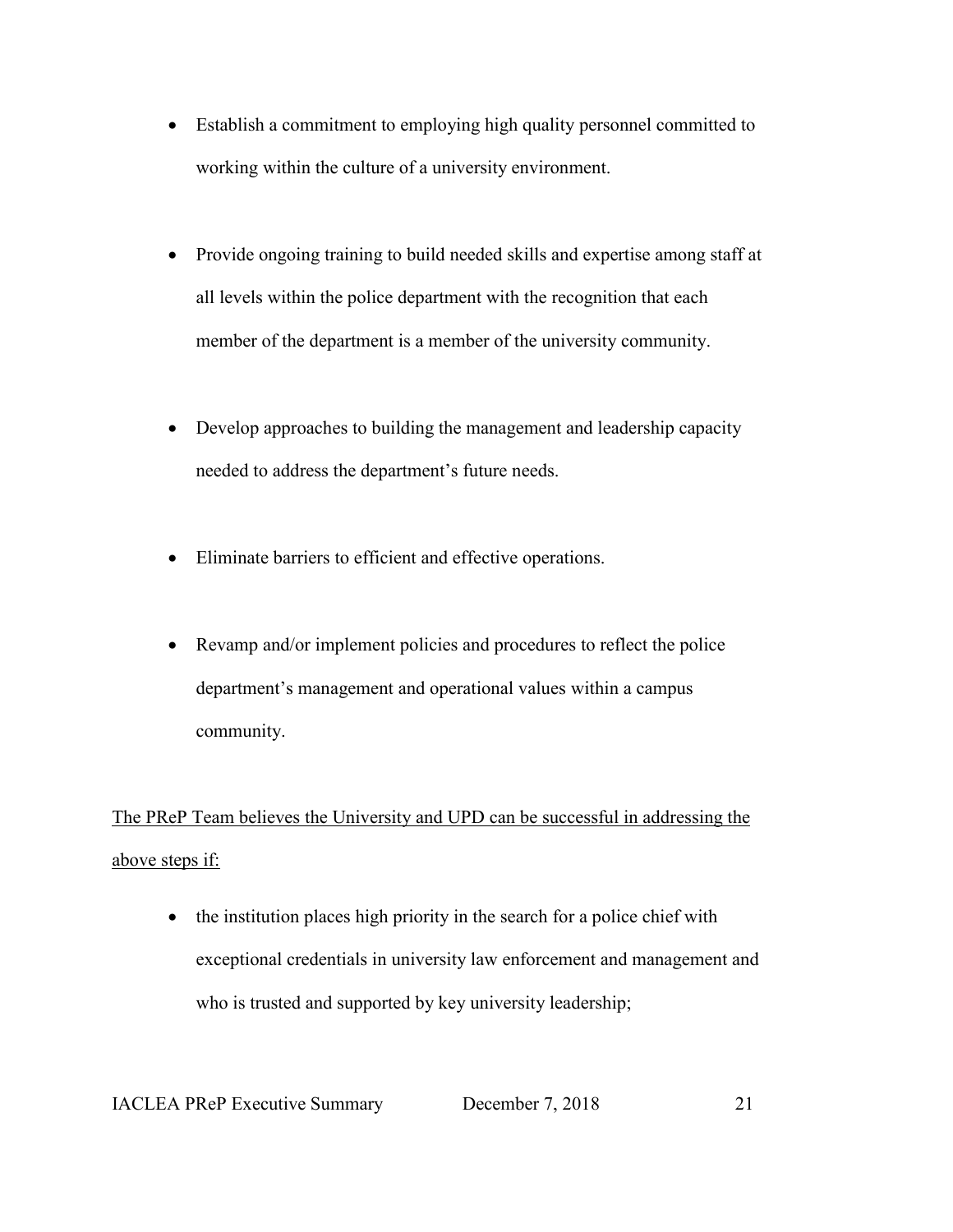- the new police chief attracts experienced and knowledgeable university law enforcement candidates to fill existing senior staff position vacancies;
- immediate attention is given to critical deficiencies outlined in this assessment;
- the institution takes substantive and progressive action in properly resourcing police and public safety operations through a well-vetted and agreed upon strategic plan developed by the chief of police in consultation with the executive administration;
- the police chief engages with the campus community, from developing collaborative relationships with all constituencies within the institution to informally and spontaneously interacting with those on the campus; and
- personnel throughout UPD are held to the highest levels of professional character and accountability.

The interim police chief and his superiors expressed their strong interest in seeking recognition through the Texas Police Chiefs Association and accreditation through IACLEA. Accreditation embodies the precepts of community-oriented policing. It